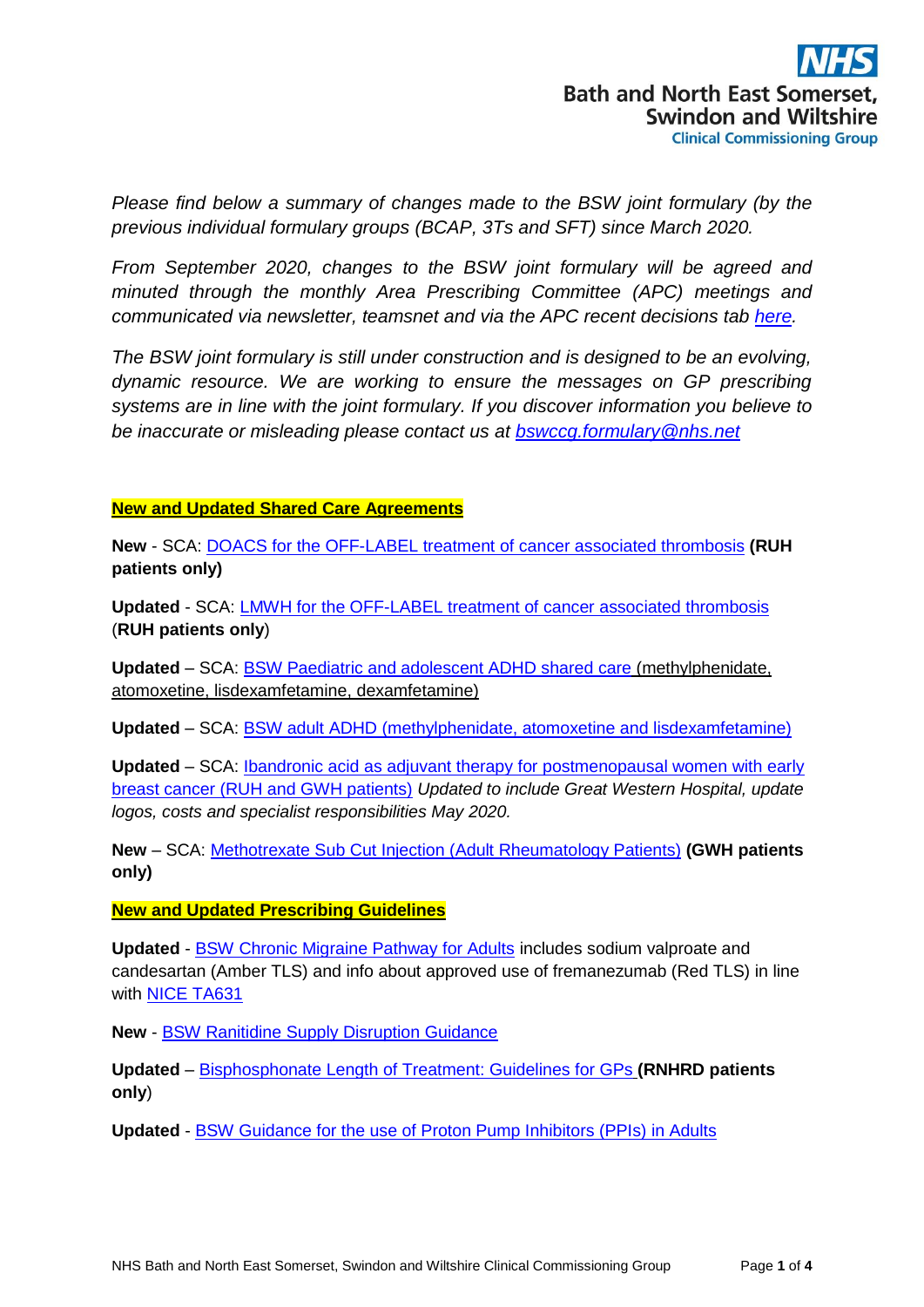**New** - BSW Nutrition Resource Pack for Care Homes [\(FULL guidance\)](https://prescribing.bswccg.nhs.uk/?wpdmdl=7290) and [\(SUMMARY](https://prescribing.bswccg.nhs.uk/?wpdmdl=7292)  [guidance\)](https://prescribing.bswccg.nhs.uk/?wpdmdl=7292)

**Updated** - BSW Acne Prescribing Guidelines - [Clinical Management in Primary Care](https://prescribing.bswccg.nhs.uk/?wpdmdl=6495)

**Updated** – BSW Management of Infection Guidance for Primary Care; [FULL](https://prescribing.wiltshireccg.nhs.uk/?wpdmdl=6045) and [SUMMARY](https://prescribing.wiltshireccg.nhs.uk/?wpdmdl=6043) versions. *Includes updates in line with NICE for CAP with COVID and Impetigo*

**Updated** - [BSW Sacubitril Valsartan for Heart failure](https://prescribing.wiltshireccg.nhs.uk/?wpdmdl=6273) *updates to local contact details*

**Updated** - [BSW Lidocaine 5% Medicated Plasters \(Ralvo®\) Guidance for non-cancer pain in](https://prescribing.bswccg.nhs.uk/?wpdmdl=6370)  [adults](https://prescribing.bswccg.nhs.uk/?wpdmdl=6370)

**New** – [Swindon and GWH Community Palliative & End of Life Care Support](https://prescribing.wiltshireccg.nhs.uk/?wpdmdl=7124)

## **New additions to the BSWformulary**

- [Crystacide®](http://bswformulary.nhs.uk/chaptersSubDetails.asp?FormularySectionID=13&SubSectionRef=13.11.06&SubSectionID=A100&drugmatch=1379#1379) (Hydrogen peroxide 1% cream) added in line with NICE quidance as first line option for impetigo. Green TLS. *See updated antibiotic prescribing guidelines below.*
- [Epiduo gel](http://bswformulary.nhs.uk/chaptersSubDetails.asp?FormularySectionID=13&SubSectionRef=13.06.01&SubSectionID=D100&drugmatch=3290#3290) (Adapalene 0.3% and Benzoyl Peroxide 2.5%) new strength added in addition to existing 0.1%/2.5% product. Green TLS. *See updated acne guidelines below*.
- [Soprabec inhaler](http://bswformulary.nhs.uk/chaptersSubDetails.asp?FormularySectionID=3&SubSectionRef=03.02&SubSectionID=A100&drugmatch=128#128) added as an additional, cost-effective, first line beclomethasone inhaler alongside Clenil (added due to instabilities in the supply chain). Green TLS.
- [Syonell and Belvo](http://bswformulary.nhs.uk/chaptersSubDetails.asp?FormularySectionID=4&SubSectionRef=04.02.03&SubSectionID=E100&drugmatch=1063#1063) brands of valproic acid added due to stock shortages of Depakote (Valproic acid) following advice from AWP. Amber TLS.
- [Imvaggis® 0.03 mg estriol pessaries](http://bswformulary.nhs.uk/chaptersSubDetails.asp?FormularyID=5598&FormularySectionID=7&SubSectionRef=07.02.01&SubSectionID=B100&FC=0#5598) Local treatment of vaginal symptoms of estrogen deficiency in postmenopausal women. Green TLS.*Wiltshire and BaNES patients only. Outstanding action to update HRT guidance.*
- [Hylonight](http://bswformulary.nhs.uk/chaptersSubDetails.asp?FormularySectionID=11&SubSectionRef=11.08.01&SubSectionID=A100&drugmatch=5010#5010) preservative free eye ointment (new name for Vit-A-Pos; ingredients remain the same). Green TLS.
- [Calvive 1000 Effervescent Tablets](http://bswformulary.nhs.uk/chaptersSubDetails.asp?FormularySectionID=9&SubSectionRef=09.05.01.01&SubSectionID=A100&drugmatch=2369#2369) (new name for Sandocal 1000 effervescent tablets; ingredients remain the same). Amber TLS.

### **New indications for existing drugs on BSWformulary**

- New indications added for [sodium valproate and for candesartan.](http://bswformulary.nhs.uk/chaptersSubDetails.asp?FormularySectionID=4&SubSectionRef=04.07.04.02&SubSectionID=A100&drugmatch=5618#5618) Off license use for migraine prophylaxis. Amber TLS. *See updated guidelines below*.
- New indication for [letrozole tablets.](http://bswformulary.nhs.uk/chaptersSubDetails.asp?FormularySectionID=8&SubSectionRef=08.03.04.01&SubSectionID=A100&drugmatch=2202#2202) Added as second line treatment of patient with anovulatory infertility unresponsive to clomifene citrate. Red TLS (**RUH/GWH patients only**).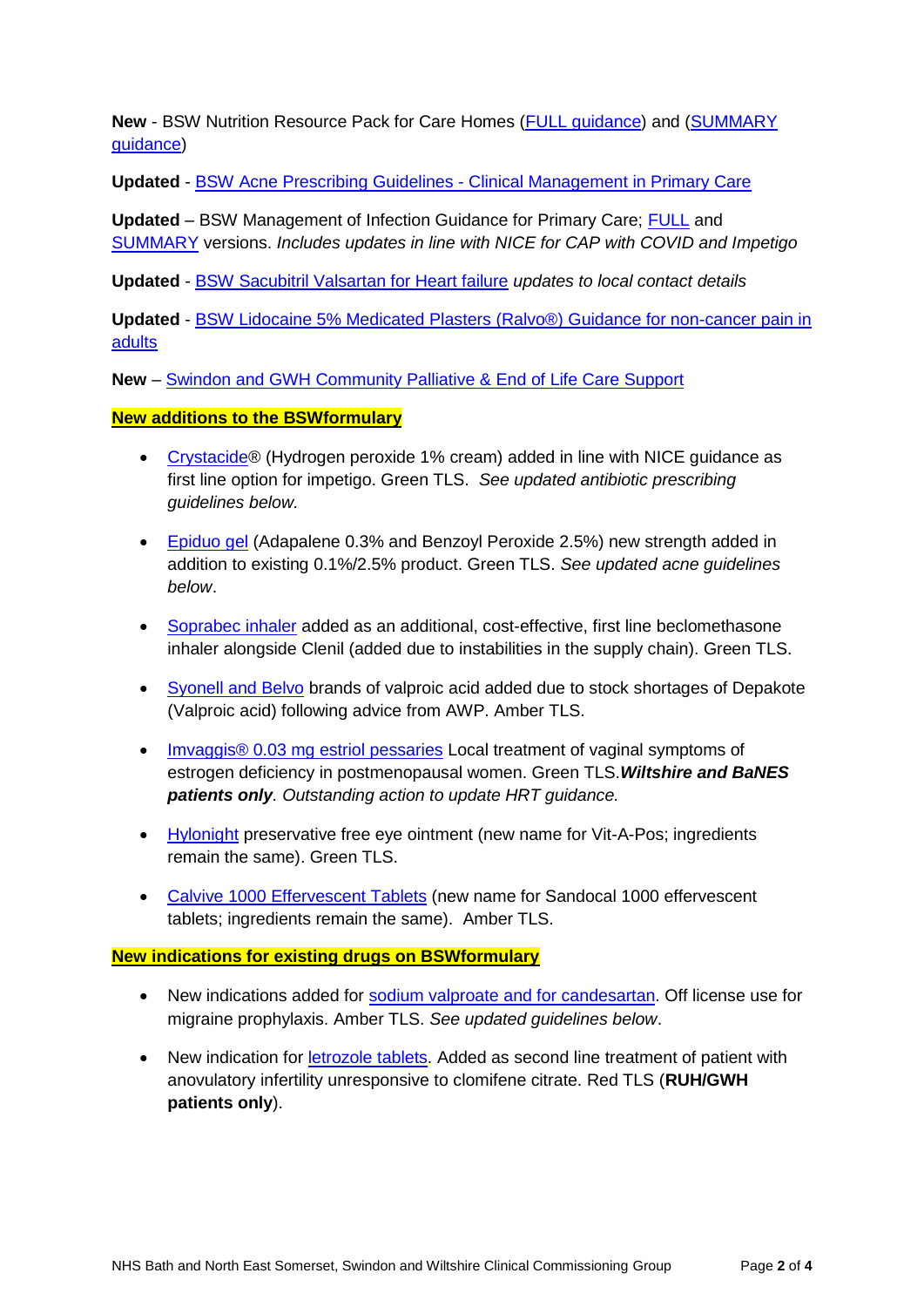- Peptac remains first line compound alginate preparation but [Gaviscon Advance](http://bswformulary.nhs.uk/chaptersSubDetails.asp?FormularySectionID=1&SubSectionRef=01.01.02&SubSectionID=B100&drugmatch=11#11) is specifically licensed for laryngopharyngeal reflux and can be used first line for this indication (usually following SALT assessment). Green TLS.
- [Risperidone \(oral\)](http://bswformulary.nhs.uk/chaptersSubDetails.asp?FormularySectionID=4&SubSectionRef=04.02.01&SubSectionID=B100&drugmatch=1053#1053) added for short-term aggression/agitation. Amber TLS.
- [Duloxetine capsules](http://bswformulary.nhs.uk/chaptersSubDetails.asp?FormularySectionID=4&SubSectionRef=04.03.04&SubSectionID=A100&drugmatch=1127#1127) added for indication of depression in addition to current indication of mixed anxiety/depression. Amber TLS.

#### **Minor changes to previous (BCAP/3TS/ICID) formularies to align for BSWformulary**

- [Oralieve](http://bswformulary.nhs.uk/chaptersSubDetails.asp?FormularySectionID=12&SubSectionRef=12.03.05&SubSectionID=B100&drugmatch=2790#2790) 50mL spray included as option for all of BSW for treatment of dry mouth. Green TLS.
- [Methylprednisolone tablets](http://bswformulary.nhs.uk/chaptersSubDetails.asp?FormularySectionID=6&SubSectionRef=06.03.02&SubSectionID=A100&drugmatch=5185#5185) aligned as Amber TLS. (*Ongoing action to revisit GWH prescribers guidance - Methylprednisolone for MS relapse*).
- [Ibandronic acid tablets](http://bswformulary.nhs.uk/chaptersSubDetails.asp?FormularySectionID=6&SubSectionRef=06.06.02&SubSectionID=B100&drugmatch=3599#3599) aligned as third line bisphosphonate for osteoporosis. Green TLS
- [Fludrocortisone tablets](http://bswformulary.nhs.uk/chaptersSubDetails.asp?FormularySectionID=6&SubSectionRef=06.03.01&SubSectionID=A100&drugmatch=449#449) aligned as Amber TLS.

### **Changes in Traffic Light Status**

- [Colesevelam tablets](http://bswformulary.nhs.uk/chaptersSubDetails.asp?FormularySectionID=1&SubSectionRef=01.09.02&SubSectionID=A100&drugmatch=5213#5213) Provisional change from AwSCA to Green TLS agreed for **BaNES, West Wilts and Swindon patients (those seen at RUH/GWH)**. This is due to ongoing supply issues with colestyramine and will be reviewed in line with availability.
- [Podophyllotoxin](http://bswformulary.nhs.uk/chaptersSubDetails.asp?FormularySectionID=13&SubSectionRef=13.07&SubSectionID=B100&drugmatch=1327#1327) 0.5% solution 3mL and 0.15% cream 5g. Reinstated from Red to Green TLS as option for treatment of genital warts now this is back in stock as a licensed product.
- [Phytomenadione 10mg tablets](http://bswformulary.nhs.uk/chaptersSubDetails.asp?FormularySectionID=9&SubSectionRef=09.06.06&SubSectionID=A100&drugmatch=2343#2343) changed from green to Red TLS **for new patients.**  Only unlicensed versions of the tablets are available now which are prohibitively expensive in primary care. Existing patients in primary care should be reviewed.
- [Heparin Sodium Patency Solution 200iu/2mls](http://bswformulary.nhs.uk/chaptersSubDetails.asp?FormularySectionID=2&SubSectionRef=02.08.01&SubSectionID=F100&drugmatch=859) when used for flushing and locking TIVaDs in line with [safe prescribing guidance.](https://prescribing.bswccg.nhs.uk/?wpdmdl=7936) Amber TLS. **BaNES patients only**.

#### **Non-formulary reminders**

- [Diamorphine is no longer considered a formulary choice due to shortages](http://bswformulary.nhs.uk/chaptersSubDetails.asp?FormularySectionID=4&SubSectionRef=04.07.02&SubSectionID=A100#1514) but existing stocks can and should be used where appropriate. Also see SPS memo [here](https://www.sps.nhs.uk/articles/shortage-of-diamorphine-5-and-10mg/?UNLID=7516476752020820123749)
- [Intra-articular hyaluronic acid \(hyaluronan\) injections](http://bswformulary.nhs.uk/searchresults.asp?SearchVar=hyaluronic&Submit=Search) for the treatment of osteoarthritis included as **non-formulary**. E.g. Durolane®, Euflexxa®, Fermathron®, Hyalgan®, Orthovisc®, Ostenil®, Ostenil Plus®, RenehaVis®, Suplasyn®, Synocrom®, Synopsis®.
- [Commercial eye hygiene preparations](http://bswformulary.nhs.uk/searchresults.asp?SearchVar=blepharitis&Submit=Search) for blepharitis and dietary supplements for Age-related Macular Degeneration included as **non-formulary**.